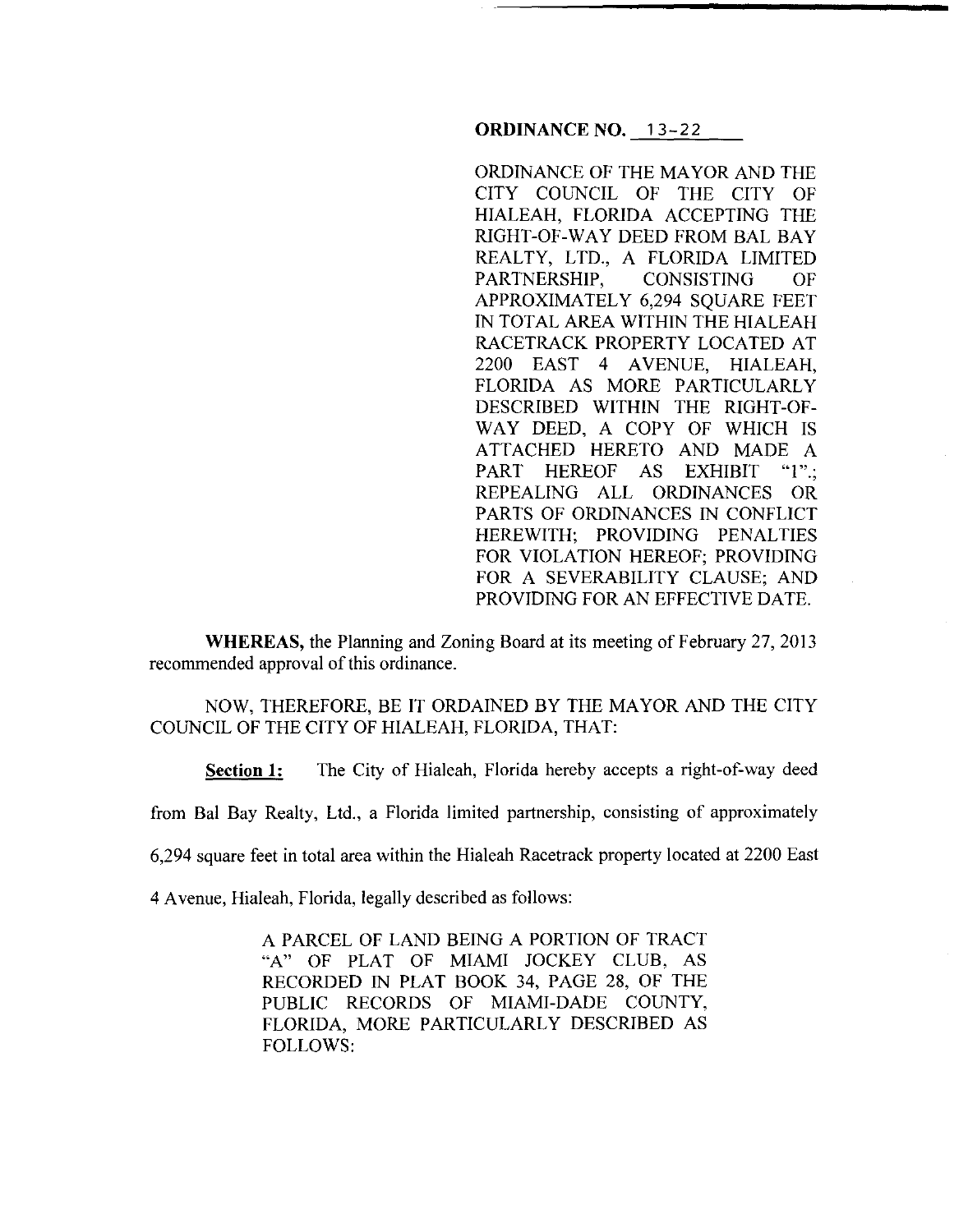COMMENCE AT THE NORTHWEST CORNER OF TRACT A OF PLAT OF MIAMI JOCKEY CLUB, AS RECORDED IN PLAT BOOK 34, PAGE 28, OF THE PUBLIC RECORDS OF MIAMI-DADE COUNTY, FLORIDA; THENCE NORTH 87°29' 13" EAST, ALONG THE NORTH LINE OF SAID TRACT A, ALSO BEING THE SOUTH RIGHT-OF-WAY LINE OF EAST 32 STREET, A DISTANCE OF 356.08 FEET TO THE POINT OF BEGINNING OF THE HEREINAFTER DESCRIBED RIGHT-OF-WAY DEDICATION; THENCE CONTINUE NORTH 87°29'13" EAST, ALONG THE NORTH LINE OF SAID TRACT A, A DISTANCE OF 703.90 FEET; THENCE SOUTH 02°30'48" EAST, A DISTANCE OF I .50 FEET; THENCE SOUTH 83°52'15" WEST, A DISTANCE OF 150.62 FEET; THENCE SOUTH 87°29'13" WEST, ALONG A LINE 11.00 FEET SOUTH AND PARALLEL WITH THE NORTH LINE OF SAID TRACT A AND THE SOUTH RIGHT-OF-WAY LINE OF EAST 32 STREET, A DISTANCE OF 404.66 FEET; THENCE NORTH 88°43'22" WEST, A DISTANCE OF 146.80 FEET; THENCE SOUTH 87°28'29" WEST, A DISTANCE OF 2.44 FEET; THENCE NORTH 02°34'22" WEST, A DISTANCE OF 1.30 FEET TO THE POINT OF BEGINNING.

## **Section 2: Repeal of Ordinances in Conflict.**

All ordinances or parts of ordinances in conflict herewith are hereby repealed to the extent of such conflict.

## **Section 3: Penalties.**

Every person violating any provision of the Code or any ordinance, rule or regulation adopted or issued in pursuance thereof shall be assessed a civil penalty not to exceed \$500.00 within the discretion of the court or administrative tribunal having jurisdiction. Each act of violation and each day upon which any such violation shall occur shall constitute a separate offense. In addition to the penalty described above, the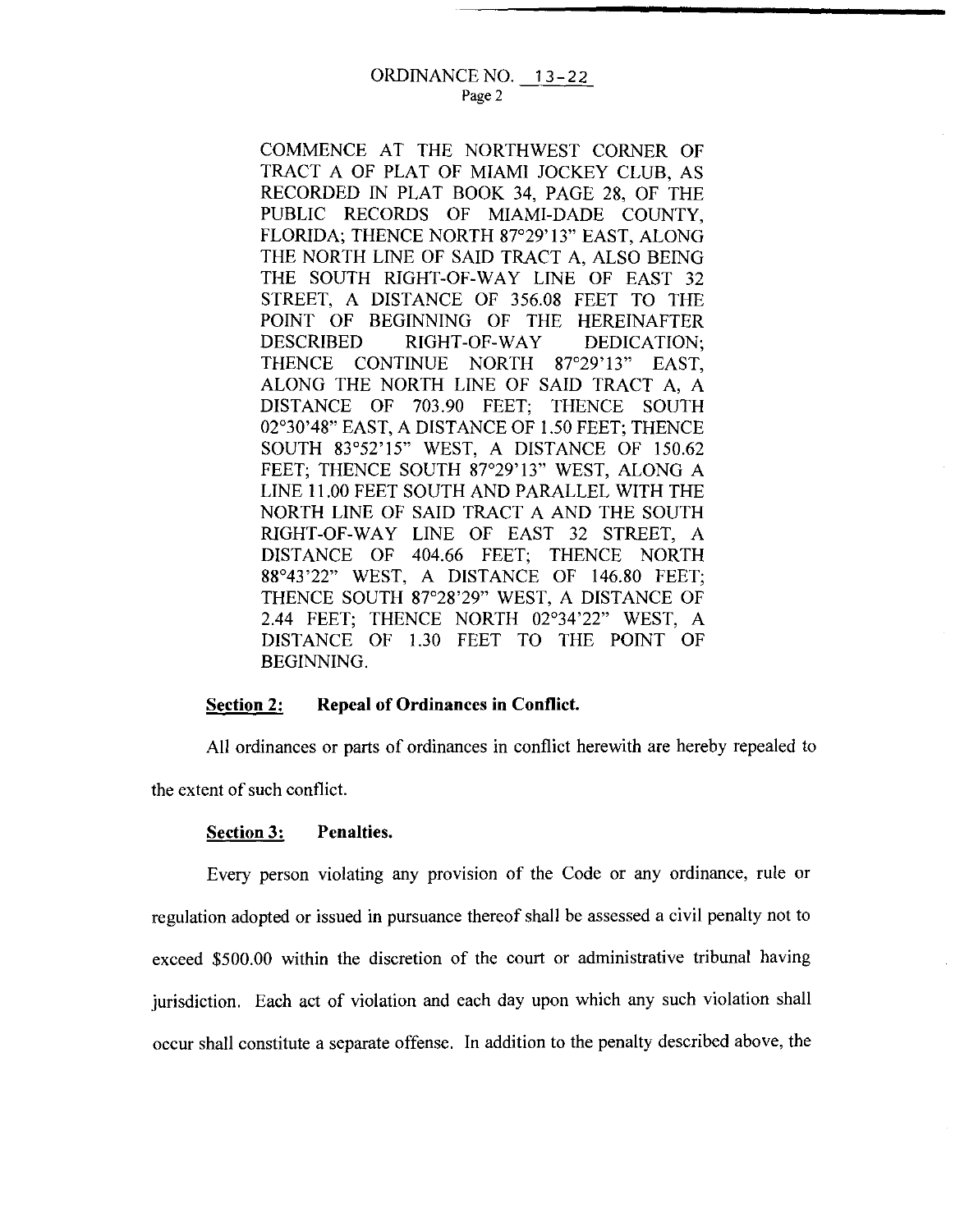City may pursue other remedies such as abatement of nuisance, injunctive relief, administrative adjudication and revocation of licenses or permits.

## **Section 4: Severability Clause.**

If any phrase, clause, sentence, paragraph or section of this ordinance shall be declared invalid or unconstitutional by the judgment or decree of a court of competent jurisdiction, such invalidity or unconstitutionality shall not affect any of the remaining phrases, clauses, sentences, paragraphs or sections of this ordinance.

### **Section 5: Effective Date.**

This ordinance shall become effective when passed by the City Council and signed by the Mayor or at the next regularly scheduled City Council meeting, if the Mayor's signature is withheld or if the City Council overtides the Mayor's veto.

| PASSED and ADOPTED this <sup>26</sup> day of                                                                                            | March<br>, 2013.                            |
|-----------------------------------------------------------------------------------------------------------------------------------------|---------------------------------------------|
| <b>THE FORECOING ORDINANCE</b><br><b>CITA HE CLEY OF HIALEAH WAS</b><br><b>FISHER TO MEAN ACCORDANCE</b><br>MEL THE POVISIONS <b>OF</b> | Isis Garch<br>Martinez<br>Council President |
| PRICE J. N. L. L. READING.<br>Approved on this $\angle$ day of<br>Attest:                                                               | , 2013.                                     |
| Marbelys Falljo, Acting City Clerk                                                                                                      | <b>Mayor Carlos Hernandez</b>               |

Approved as to form and legal sufficiency: Approved as to form and legal sufficiency:<br>
Zuilliam Front Rich

SAWMGM FGISLAT\ORD\Ordinance 2013\rightofwaydeedbalbayrealty2200east4avenue.docx

Ordinance was adopted by a 5-0 vote with Council Members, Garcia-Martinez, Casals-Munoz, Cue-Fuente, Hernandez and Lozano voting "Yes", Council Members Caragol and Gonzalez absent.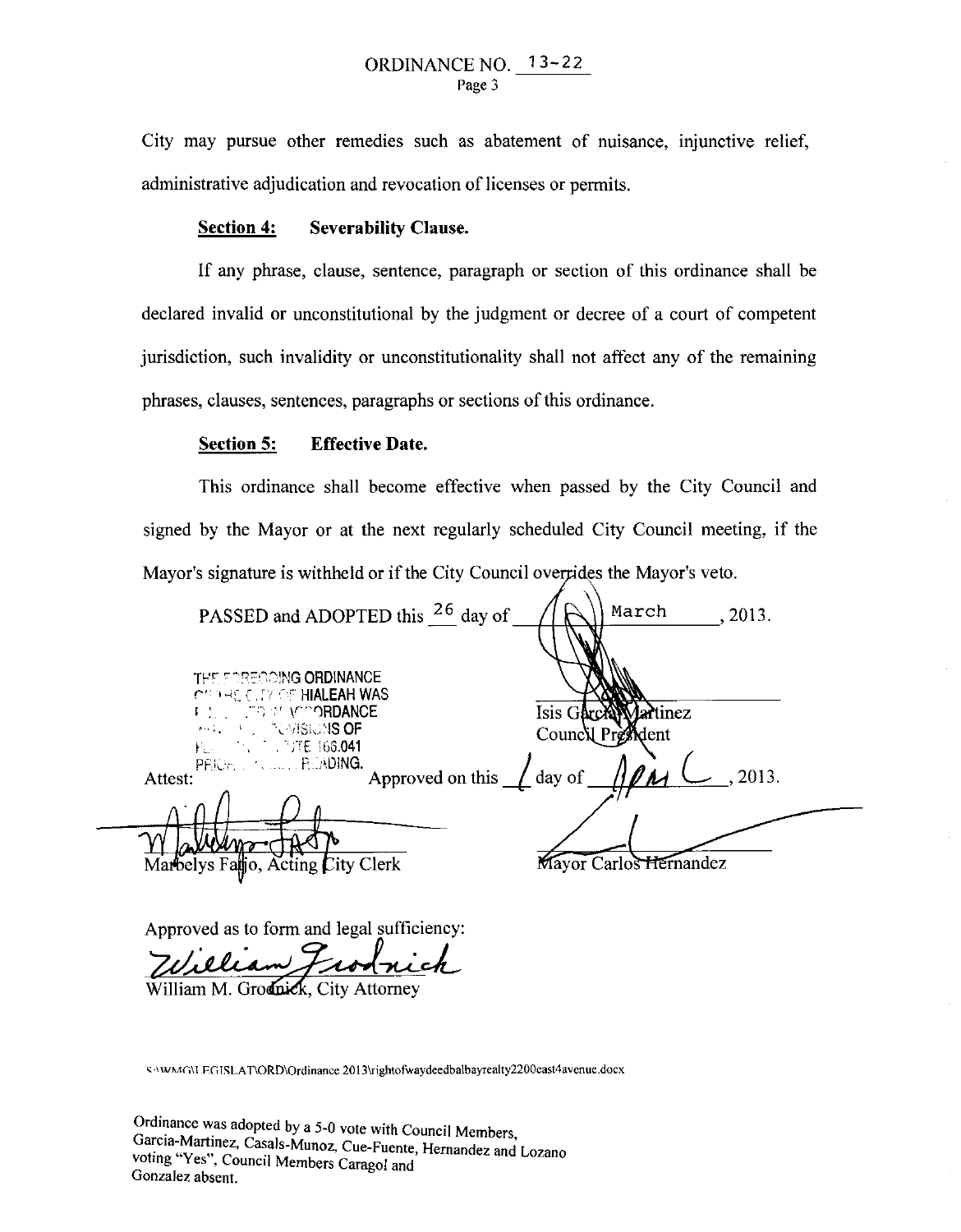

CFN 2013R0339150 OR Bk 28606 f'ss 3007 - 3012; (6pgs) RECORDED 04/30/2013 12:14:34- HARVEY RUVIN, CLERK OF COURT MIAMI-DADE COUNTY, FLORIDA

Return to:

City of Hialeah, Florida Law Department 501 Palm Avenue Hialeah, Florida 33010

Instrument prepared by:

William M. Grodnick, City Attorney City of Hialeah Law Department 501 Palm Avenue, Hialeah, Florida 33010

Property Appraiser's Parcel Identification (Folio) Number(s): 04-3107-001-0010 (Parent Folio)

# RIGHT-OF-WAY DEED TO CITY OF HIALEAH, FLORIDA FOR PUBLIC RIGHT-OF-WAY

 $\frac{1}{2}$ THIS INDENTURE, made this  $\frac{10}{2}$  day of January, 2013, by and between Bal Bay Realty, Ltd., a Florida limited partnership, whose address is 2200 East 4 Avenue, Hialeah, Florida 33013, party of the first part, and the City of Hialeah, Florida, a municipal corporation organized and existing by virtue of and under the laws of the State of Florida, its successors in interest, whose address is 501 Palm Avenue, Hialeah, Florida 33010, party of the second part.

WITNESSETH, that the said party of the first part, for and in consideration of the sum of Ten and No/100th  $(\$10.00)$  Dollars, to it in hand paid by the party of the second part, receipt whereof is hereby acknowledged, and for other good and valuable consideration, has granted, bargained, and sold to the party of the second part, its successors in interest, for the purpose of a public right-of-way and purposes incidental thereto, the following described land, situate, lying and being in the County of Miami-Dade, State of Florida, to wit:

## SEE EXHIBIT "A" ATTACHED HERETO AND MADE A PART HEREOF.

It is the intention of the party of the first part, by this instrument, to convey to the party of the second part, and its successors in interest, the land above described for use a public right-of-way and for all purposes incidental thereto.

It is expressly provided that if and when the said right-of-way shall be lawfully and permanently discontinued, the title to the said above-described land shall revert to the party of the first part, its heirs and assigns, and such party shall have the right to repossess the same.

And the party of the first part does hereby fully warrant the title to said land, and will defend the same against the lawful claims of all persons whomsoever, claiming by, through or under the party of the first part.

 $\bigcup_{i=1}^{N}$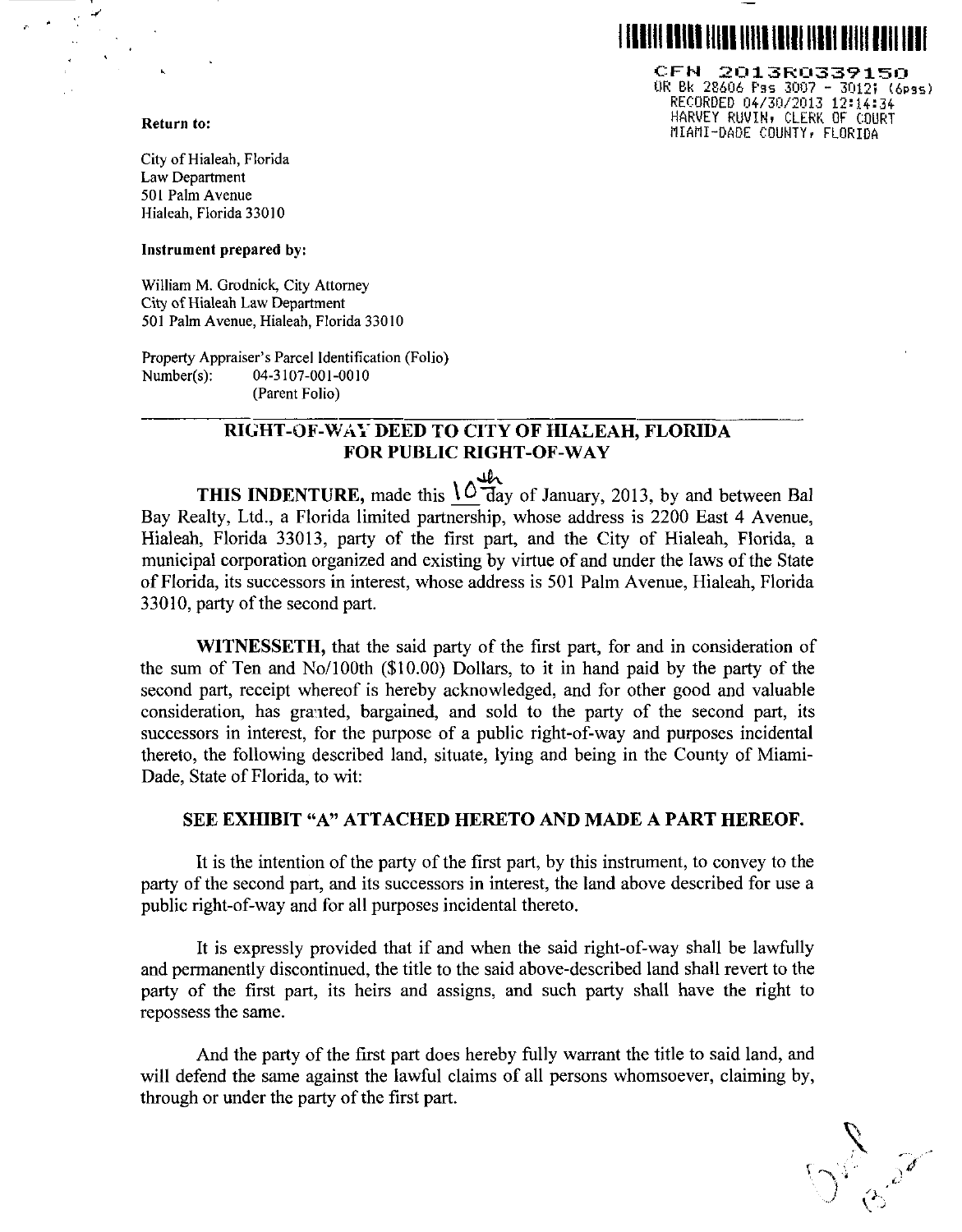**IN WITNESS WHEREOF,** the said party of the first part has hereunto set our hands and seals the day and year first above written.

Signed, sealed and delivered in the presence of:

Bal Bay Realty, Ltd. A Florida limited partnership 2200 East 4 Avenue Hialeah, Florida 33013

|                                                      | By: Bal Bay Managers, Inc. |      |
|------------------------------------------------------|----------------------------|------|
|                                                      | Managing Member            |      |
|                                                      | $\mathbf{B}$ v:            |      |
|                                                      | John J. Brunetti, Sr.      | Date |
|                                                      | President                  |      |
| Witness                                              |                            |      |
| Typed/Printed Name: <i>JACK PEEPLES</i>              |                            |      |
|                                                      |                            |      |
| <b>Witness</b>                                       |                            |      |
| $\sqrt{P_{n-1}}$<br>Typed/Printed Name<br>امدا بسع ح |                            |      |
|                                                      |                            |      |

(SEAL)

·.

## **STATE OF FLORIDA COUNTY OF MIAMI-DADE**

I hereby certify that on this day, before me, an officer duly authorized to administer oaths and take acknowledgments, personally appeared John J. Brunetti, Sr., as President of Bal Bay Managers, Inc., managing member of Bal Bay Realty, Ltd., a Florida limited partnership, who is known to me to be the person described in and who executed the foregoing instrument, who acknowledged before me that they executed the same, and I relied upon the following form of identification of the above-named persons:

or is personally known to me and that an oath was taken.

NOTARY SEAL



Witness my hand and official seal in the County and State last aforesaid this  $\underline{\int \mathcal{O}^{\alpha}}$ day of  $\underline{\int \mathcal{A}^{\alpha}}$ 2013. Notary Signature

Typed/printed name

**My commission no.:** 

**S :\ WM G\contracts \ri ghtofwaydeedbal bayrealtyltd.docx**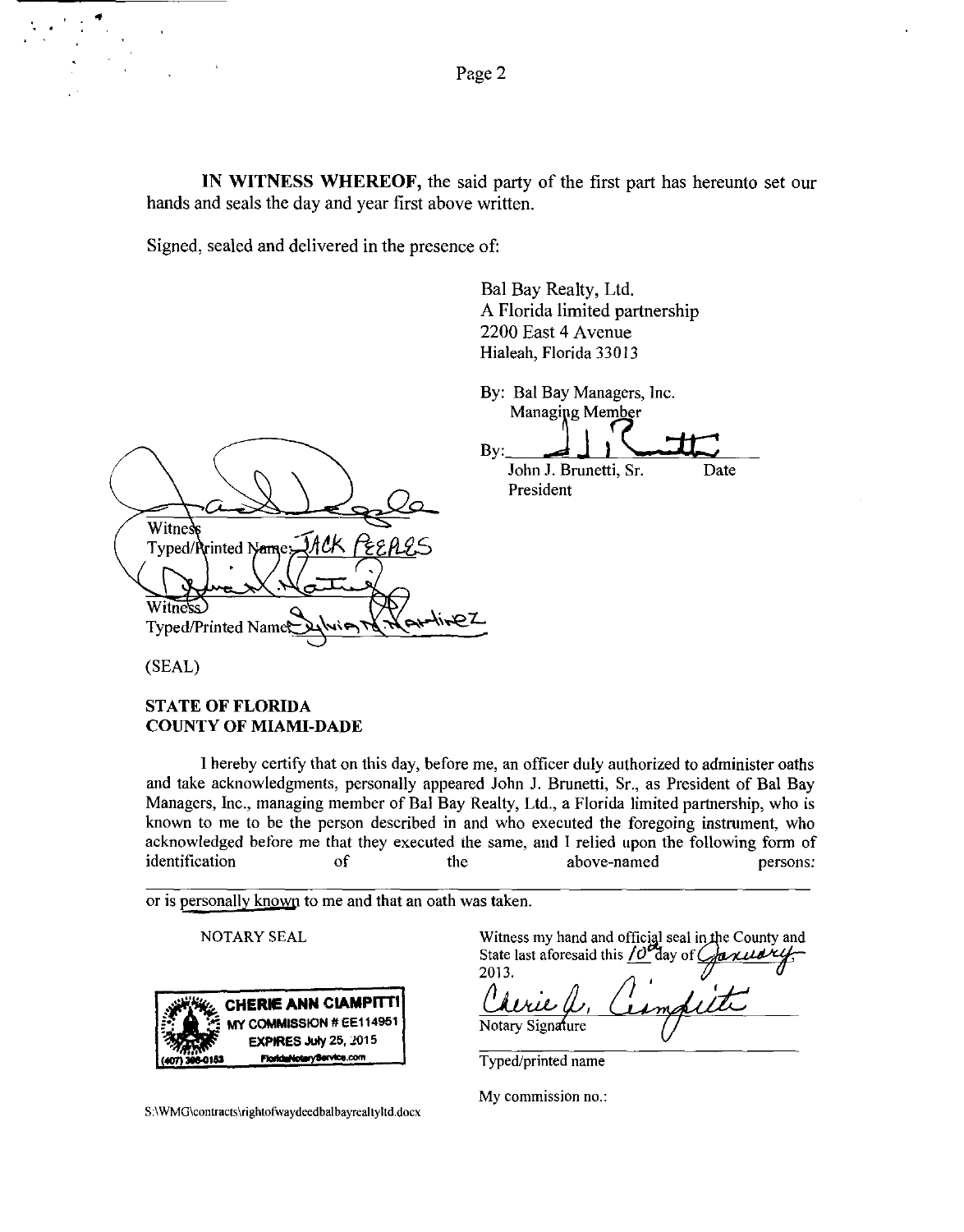

 $\mathcal{N}_\mathrm{c}$ 

 $\ddot{\phantom{0}}$ 

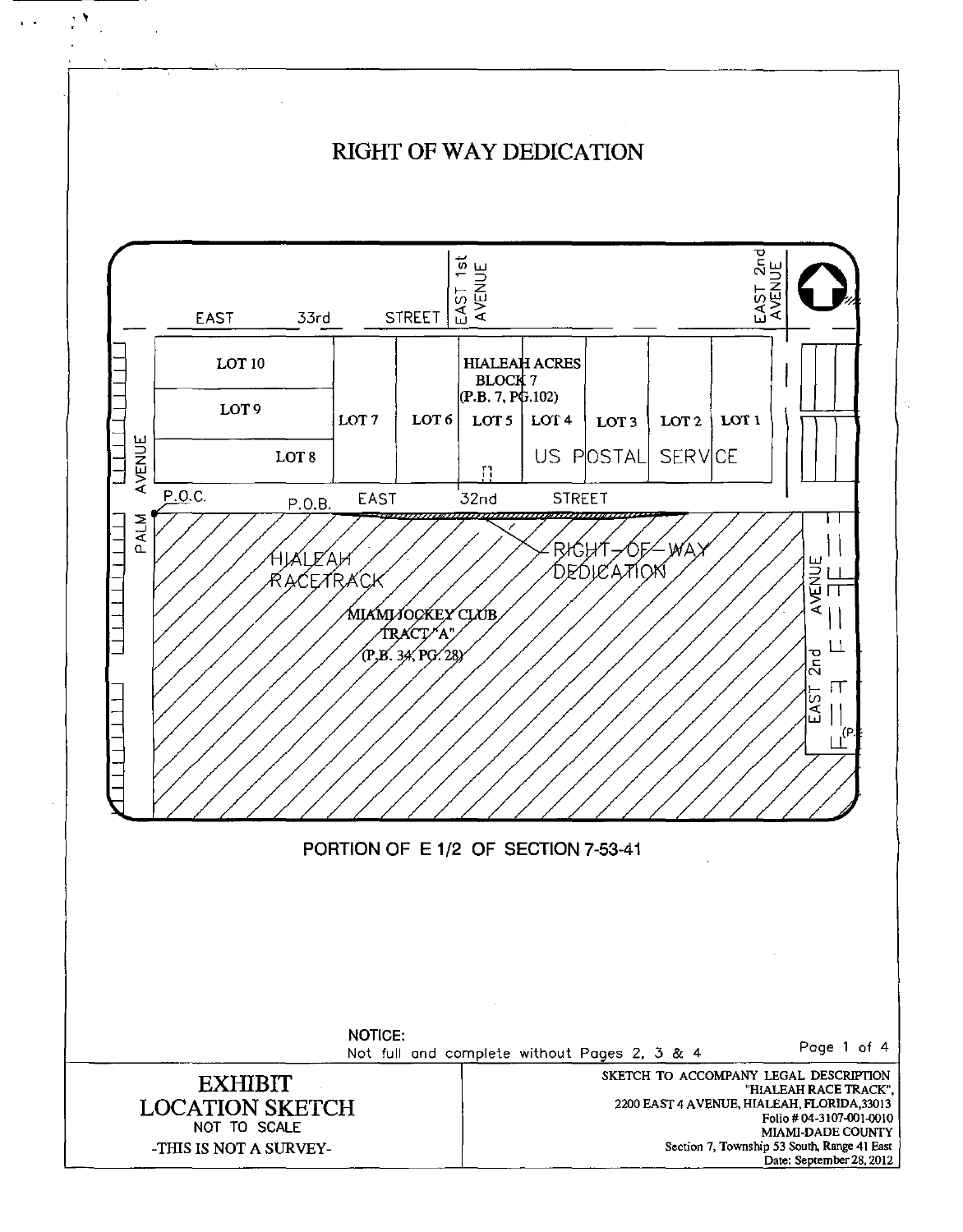# **RIGHT OF WAY DEDICATION**

#### **LEGAL DESCRIPTION:**

 $\cdot$   $\prime$ 

.!

A parcel of land being a portion of Tract "A" of plat of MIAMI JOCKEY CLUB, recorded in Plat Book 34, at Page 28 of the Public Records of Miami-Dade County, Florida, more particularly described as follows: Commence (P.O.C.) at the Northwest corner of Tract A of plat of MiAMI JOCKEY CLUB, recorded in Plat Book 34, at Page 28 of the Public Records of Miami-Dade County, Florida; thence N8T29'13"E, along the North line of said Tract A, also being the South right-of-way line of East 32nd Street, a distance of 356.08 feet to the Point of Beginning (P.O.B.) of the hereinafter described right-of-way dedication; thence continue N8T29'13"E, along said North line of said Tract A, a distance of 703.90 feet; \hence S02"30'48"E, a distance of 1.50 feet; thence S83'52'15"W, a distance of 150.62 feet; thence S87'29'13"W, along a line 11.00 feet south and parallel with the North line of said Tract "A" and the south right-of-way line of East 32nd Street, a distance of 404.66 feet; \hence N88'43'22"W, a distance of 146.80 feet; thence S87'28'29"W, a distance of 2.44 feet; thence N02'34'22"W, a distance of 1.30 feet to the Point of Beginning.

Containing 6,294 Square Feet or 0.14 Acres more or less by calculations.

NOTICE: Not full and complete without Pages 1, 2 & 4 Page 3 of 4

# **EXHIBIT LEGAL DESCRIPTION**  -THIS IS NOT A SURVEY-

SKETCH TO ACCOMPANY LEGAL DESCRIPTION "HIALEAH RACE TRACK", 2200 EAST 4 A VENUE, HIALEAH, FLORIDA,33013 Folio# 04-3107.001.0010 MIAMI-DADE COUNTY **Section 7, Township 53 South, Range 41 East Date: September28, 2012**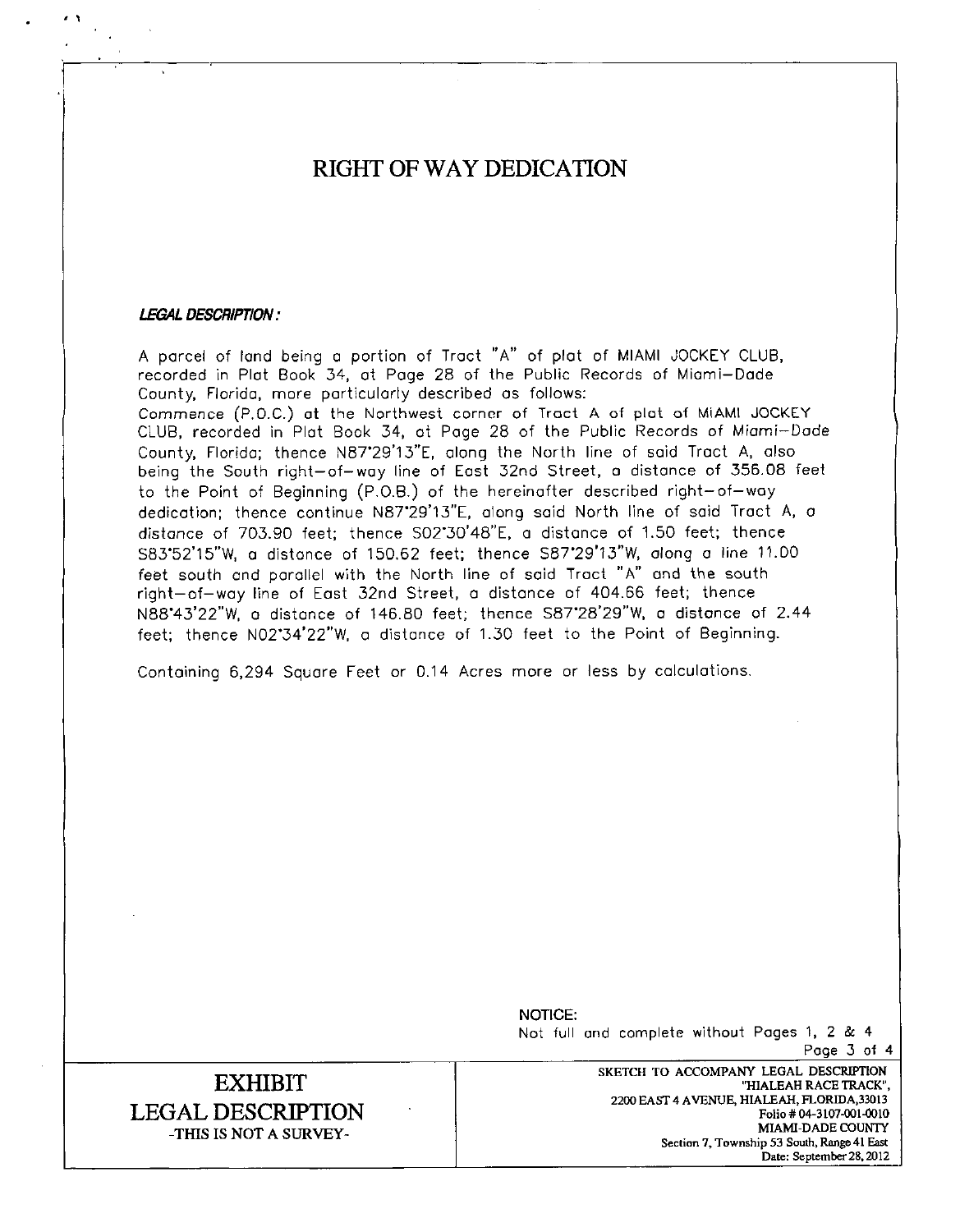

j

j

j

j

 $\mathbf{I}$ 

j